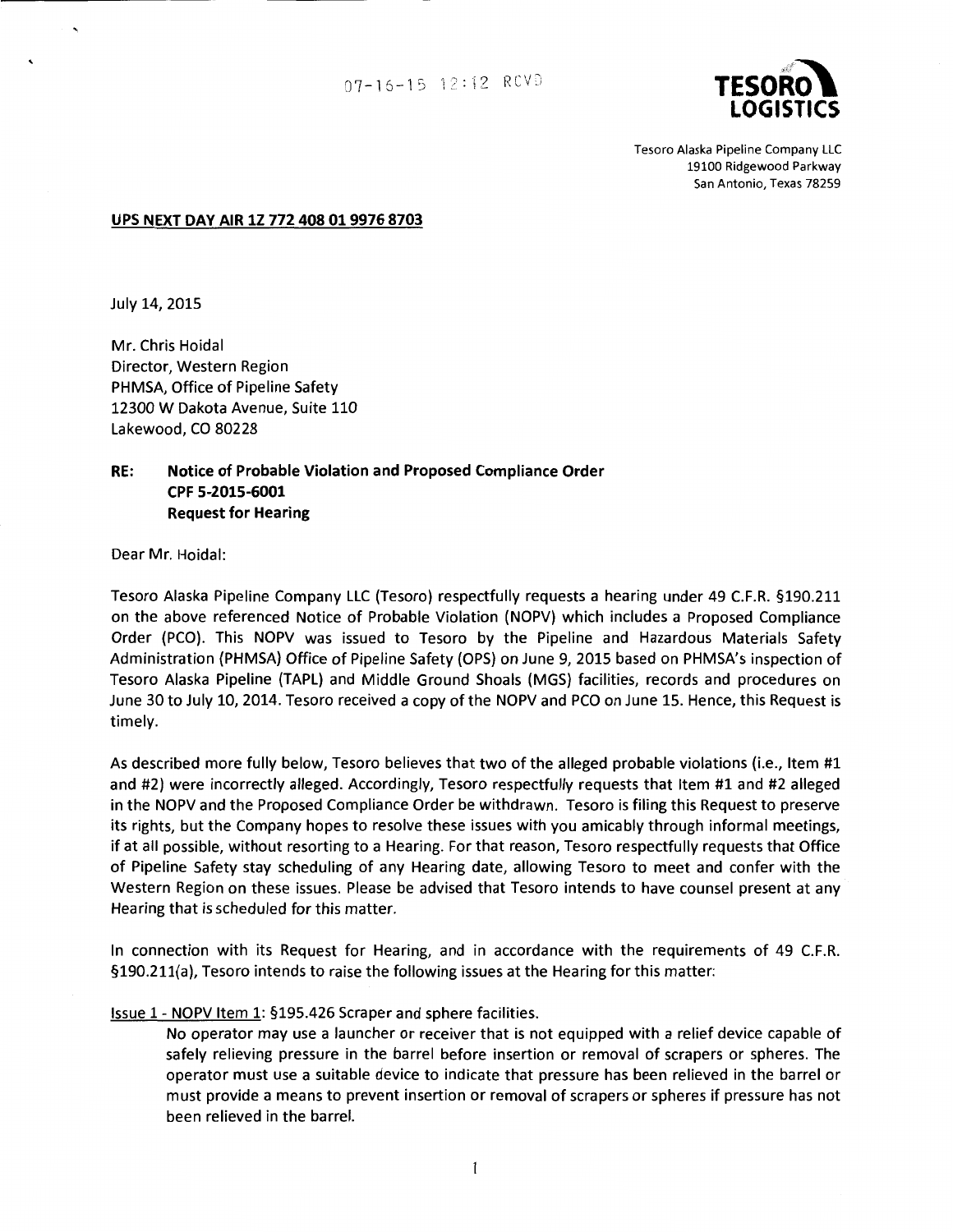> PHMSA Allegation: Tesoro Alaska Pipeline Company (TAPC) did not have relief devices capable of safely relieving pressure in the barrel of their scraper and sphere facilities. The MGS pig launcher and receiver barrels did not have devices on the end closures of the barrels to either prevent the closure from being removed prior to release of the pressure on the barrel, or to indicate that pressure still remains in the barrel.

> Tesoro's Response: Tesoro respectfully disputes this allegation and believes it was in compliance with §195.426 at the time of the inspection because the MGS pig launcher and receiver each have pressure gauges installed on the barrels to indicate whether pressure has been relieved in the barrel, and bleeder valves to relieve such pressure within the barrel. This is supported by photographic evidence and a subject matter expert (SME) evaluation. During the field inspection of the MGS pig launcher, the inspector observed the presence of both pressure indication gauges and pressure bleeder (relief) valves on the pig launcher and receiver.

> It is possible that the inspection team reviewed incorrect data or notes in developing this allegation. We can provide the relevant evidence described above to support the Company's position, either as part of an informal resolution of this issue, or at Hearing. In any event, Tesoro respectfully requests that NOPV Item #1 be withdrawn or dismissed, as without basis.

Issue 2- NOPV Item 2: §195.573 What must I do to monitor external corrosion control?

(c) *Rectifiers and other devices.* You must electrically check for proper performance each device in the first column at the frequency stated in the second column.

| <b>Device</b>                                                             | <b>Check frequency</b>                                                                            |
|---------------------------------------------------------------------------|---------------------------------------------------------------------------------------------------|
| <b>Rectifier</b>                                                          | At least six times each calendar year, but with<br>intervals not exceeding $2\frac{1}{2}$ months. |
| Reverse current switch                                                    |                                                                                                   |
| Diode                                                                     |                                                                                                   |
| interference bond whose failure would<br>jeopardize structural protection |                                                                                                   |
| Other interference bond                                                   | At least once each calendar year, but with intervals<br>not exceeding 15 months.                  |

PHMSA Allegation: TAPC did not check critical bonds at the required intervals. TAPC's cathodic protection contractor, Coffman Engineering, provided a 2012 Critical Bond Analysis Report which stated the TAPL had critical bonds with Conoco-Phillips facilities at Test Station 15A and with Flint Hills facilities at Test Station 59A. Tesoro did not electrically check these bonds for proper performance at least six times each calendar year, but with intervals not exceeding 2  $\chi$ months, nor did TAPC investigate or follow-up to make a final determination of whether or not the bonds are critical to TAPL.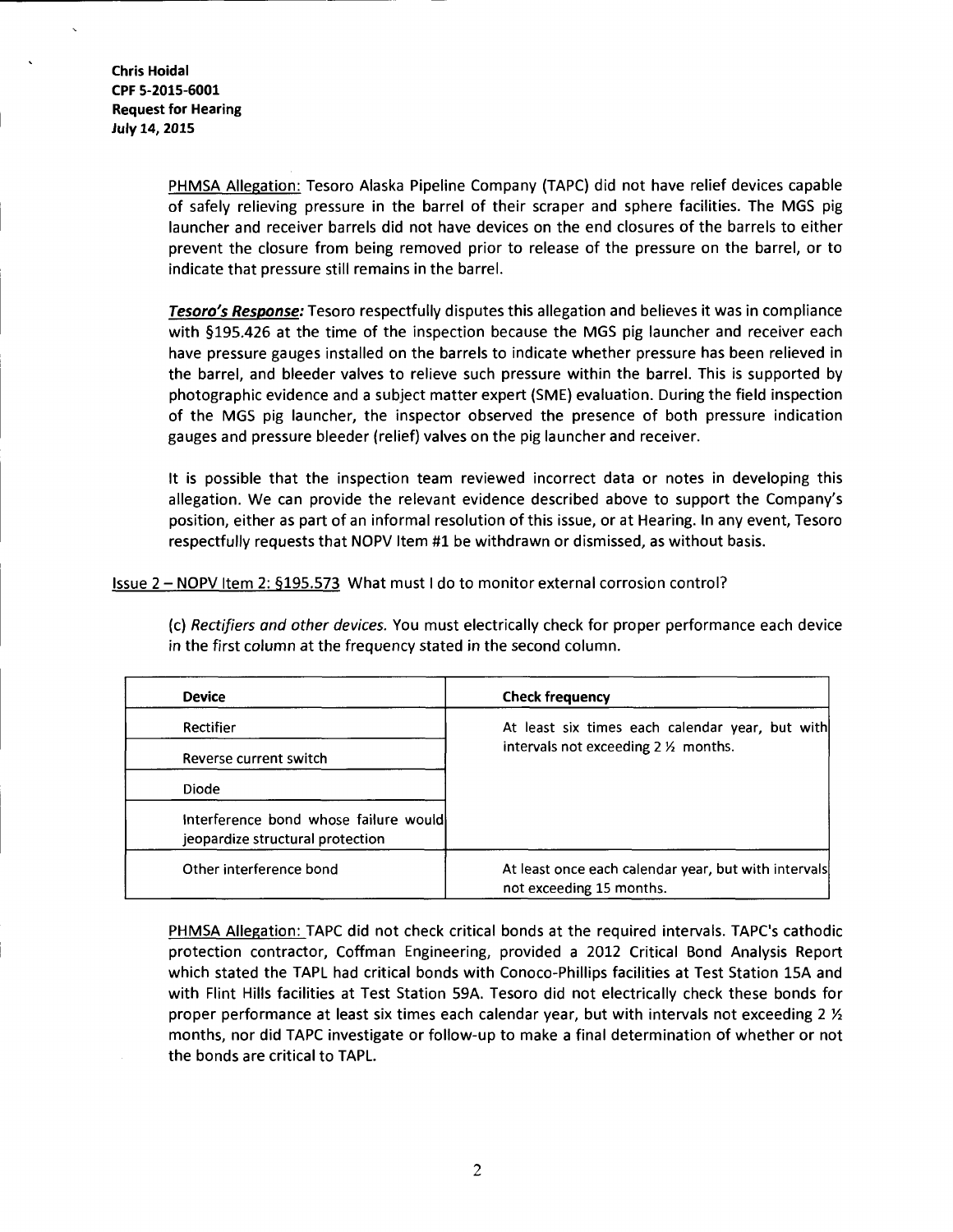Following our inspection, a letter from Coffman Engineering, dated July 25, 2014, showed an analysis was done on one of the critical bonds between TAPL and Flint Hills indicated in 2012 and it was determined to be non-critical by TAPC's Corrosion Specialist. No records were provided to indicate follow-up or evaluation of the other bond (Test Station 15A) indicated as critical from the 2012 study.

Tesoro's Response: Tesoro respectfully disputes this allegation. As follow up to Coffman Engineering's recommendation that Tesoro conduct additional review of the bonds to determine if they are critical to Tesoro, Tesoro's Lead Corrosion Specialist reviewed the data and made the determination to not classify these bonds as being critical to the protection of the pipeline. Final testing confirmed that neither bond meets Tesoro's definition of a critical bond because the pipeline is adequately protected at both locations without the presence of these bonds. While Coffman Engineering did suggest in its 2012 Critical Bond Analysis Report (referenced above) that the bond at Test Station 15A may be critical, Coffman Engineering concluded that "we believe that Tesoro would have sufficient levels of protection afforded to the pipeline without it". Additionally, Coffman Engineering's suggestion that a critical bond existed at Test Station 59A was based solely upon the fact that Tesoro received current from Flint Hills. Such a conclusion did not take into consideration whether the current received was critical to the protection of Tesoro's pipeline.

Additionally, it should be recognized that Coffman Engineering was Tesoro's contractor, working at the direction of Tesoro's Lead Corrosion Specialist. Coffman Engineering's duties were to provide technical services, data collection, and recommendations to Tesoro who then made the final determination.

We can provide the relevant data and documents to support the Company's position as describe above, either as part of an informal resolution of the issue, or at Hearing. In any event, Tesoro respectfully requests that NOPV Item #2 be withdrawn or dismissed, as without basis.

# NOPV Item 3: §195.403 Emergency response training.

(c) Each operator shall require and verify that its supervisors maintain a thorough knowledge of that portion of the emergency response procedures established under 195.402 for which they are responsible to ensure compliance.

### PHMSA Allegation:

TAPC did not adequately train all of their employees per their Emergency Response Training (ERT) Plan. Peter Ribben's ERT training record indicated he had not taken the eight-hour Hazwoper Refresher course annually as required, and did not take Hearing Protection or Respiratory Protection in 2011 as required by TAPC.

### Tesoro's Response:

At the time of the inspection, TAPC had adequately trained (and continues to adequately train) all of our employees per our Emergency Response Training (ERT) Plan. Since Peter Ribbens joined the Emergency Response Group in 2012, he was not required to take Emergency Response Training in 2011.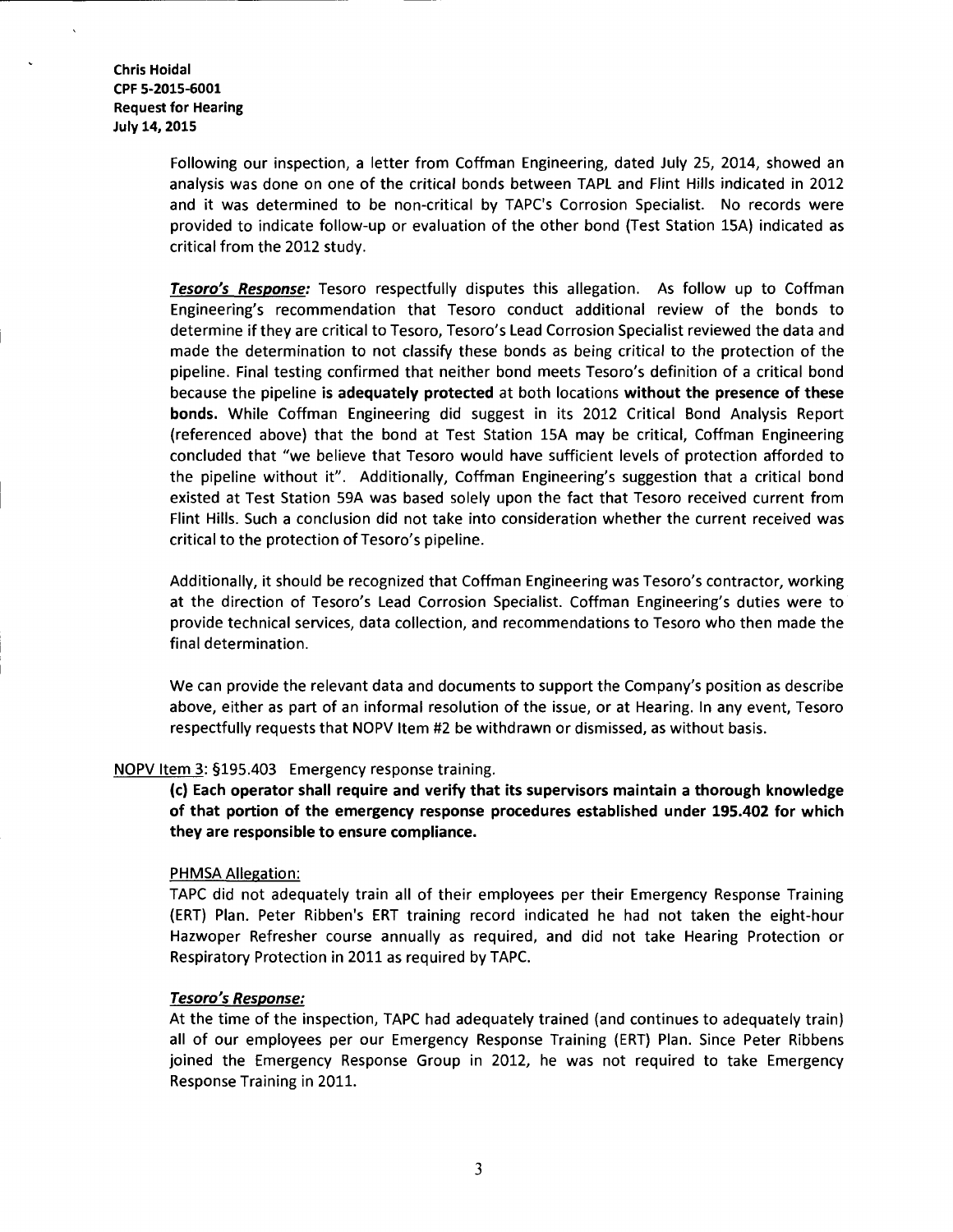We can provide the relevant training records for Mr. Ribbens from 2012 to the present, including records of annual eight-hour Hazwoper Refresher courses to support the Company's position. Tesoro respectfully requests that NOPV Item 3 be withdrawn or dismissed, as without basis.

#### NOPV Item 4: §195.403 Emergency response training.

(b) At the intervals not exceeding 15 months, but at least once each calendar year, each operator shall:

(1) Review with personnel their performance in meeting the objectives of the emergency response training program set forth in paragraph (a) of this section; and

(2) Make appropriate changes to the emergency response training program as necessary to ensure that it is effective.

#### PHMSA Allegation:

TAPC failed to conduct annual emergency response training reviews or make appropriate changes to the program. No evidence of providing this training could be provided to PHMSA representatives during the inspection.

#### *Tesoro's Response:*

Tesoro disputes the allegation that annual emergency response training reviews were not conducted. Tesoro's National Preparedness for Response Exercise Program {PREP) was developed under the Oil Pollution Act of 1990 {OPA 90). Per Tesoro's PREP, we have comprised an Alaska Incident Management Team to manage spill response implementation in accordance with the Anchorage Terminals and Tesoro Alaska Pipeline Contingency Plan. The Incident Management Team has regional responsibility for the Company's assets located in Alaska, and has the authority to do one Tabletop exercise annually in accordance with PREP. As such, the Alaska Incident Management Team has reviewed with personnel their performance in meeting the objectives of the PREP, and made appropriate changes to the emergency response training program.

We can provide the relevant records of annual post-exercise lessons learned from the Alaska Incident Management Team. Tesoro respectfully requests that NOPV Item 4 be withdrawn or dismissed, as without basis.

### NOPV Item 5: §195.452 Pipeline integrity management in high consequence areas.

(k) *What methods to measure program effectiveness must be used?* An operator's program must include methods to measure whether the program is effective in assessing and evaluating the integrity of each pipeline segment and in protecting the high consequence areas. See Appendix C of this part for guidance methods that can be used to evaluate a program's effectiveness.

(1) *What records must be kept?* (1) An operator must maintain for review during an inspection:

(ii) Documents to support the decisions and analyses, including any modifications, justifications, variances, deviations and determinations made, and actions taken, to implement and evaluate each element of the integrity management program listed in paragraph (f) of this section.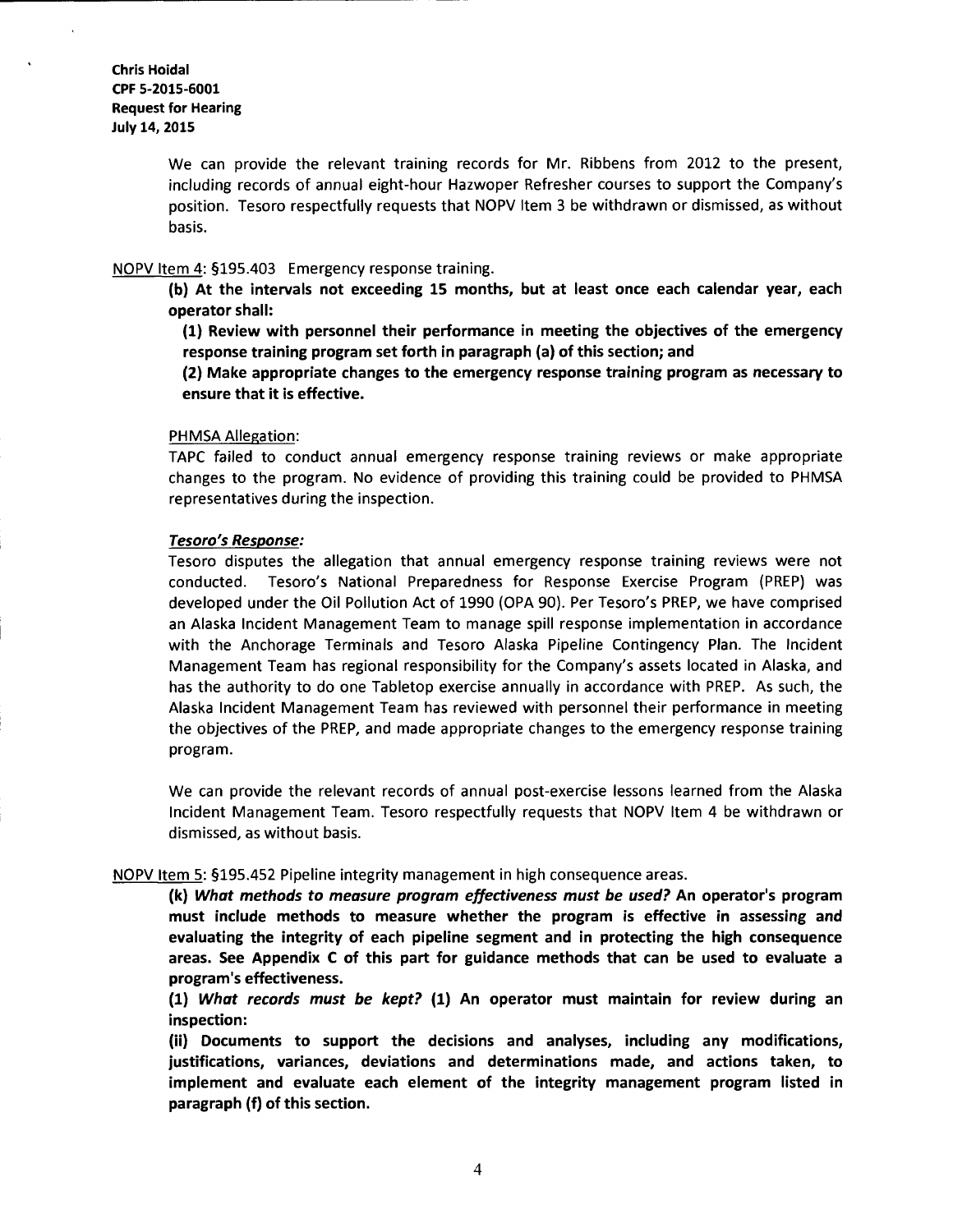### PHMSA Allegation:

TAPC did not complete the process required by their Standard Operating Procedures to measure and evaluate their IM program effectiveness. The forms were not completed for 2012 or 2013, but the forms were completed retroactively at the time of the inspection then provided. The forms were identical for both years and did not indicate the year which it represented. The records indicated no use of metrics.

# Tesoro's Response:

Tesoro has addressed this item by partnering with a global leader in risk and integrity management to make positive enhancements to our Integrity Management Program {IMP). As part of this program, Tesoro has developed more relevant and meaningful metrics to measure the effectiveness of our IMP. The program will continue to be implemented throughout the remainder of 2015.

# Written Response to Proposed Compliance Order

Tesoro believes the proposed Compliance Order is unnecessary, either because the underlying NOPVs are without basis, or because the requested actions have already been completed. The Company can provide documentation and data to demonstrate completion, if requested by PHMSA, either as part of an informal resolution or at Hearing.

For the reasons set forth above, Tesoro believes that the alleged probable violations in the NOPV issued to the Company are either without legal or factual basis, or they are moot. The Company believes that NOPV Item #1 is unfounded because the MGS pig launcher and receiver each have pressure gauges installed on the barrels to indicate whether pressure has been relieved in the barrel, and bleeder valves to relieve such pressure within the barrel. As to NOPV Item #2, the Company believes it was in compliance with the applicable regulation at the time of the inspection. PHMSA's inspection team may have missed or misinterpreted that data, but the material is still available. Finally, the proposed Compliance Order is both unnecessary and moot, because the actions requested have already been completed.

Accordingly, Tesoro respectfully requests that PHMSA withdraw or dismiss these NOPVs and the Proposed Compliance Order, either informally or after Hearing on the issues.